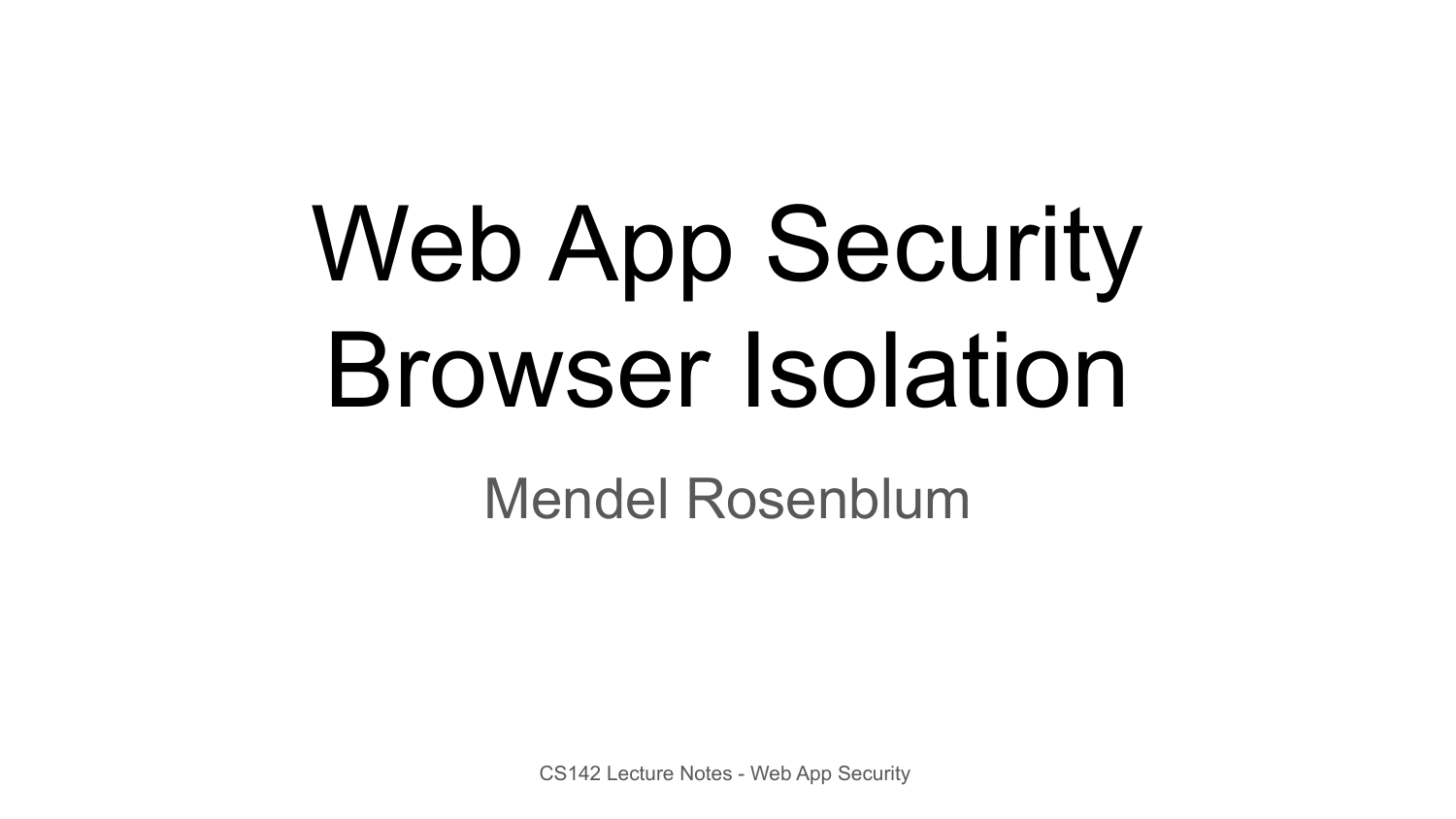# What could go wrong with our web app?

- Our app could allow an attacker to view and/or modify any information or perform any operations we provide
	- Leak information provided
	- Perform actions on behalf of the user
- Our app could be used to attack anything on our user's machine and or anything our user machine can talk to
	- If the user trusts us we can allow damage far beyond what the user gives to us
- Security concept: **Threat Model**
	- What attacks are we trying to deal with?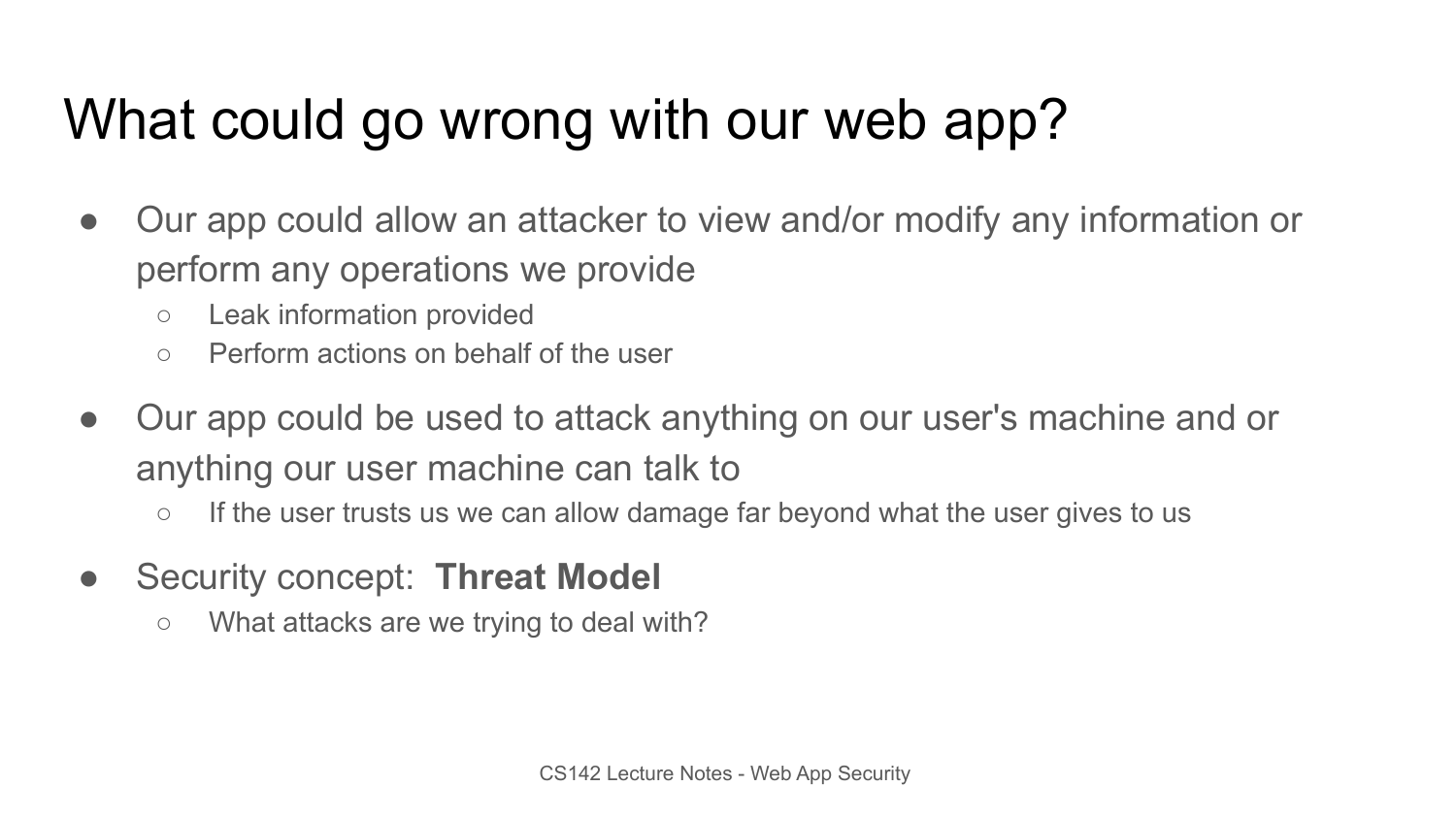## Security is an hard problem

- Many opportunities for attackers
	- Full stack means there are many interface that an attacker can use
- Hard to identify all the vulnerabilities
	- Complexity of system make it impossible guarantee no vulnerabilities
- Even a small mistake can compromise entire application
	- Only as strongest as the weakest link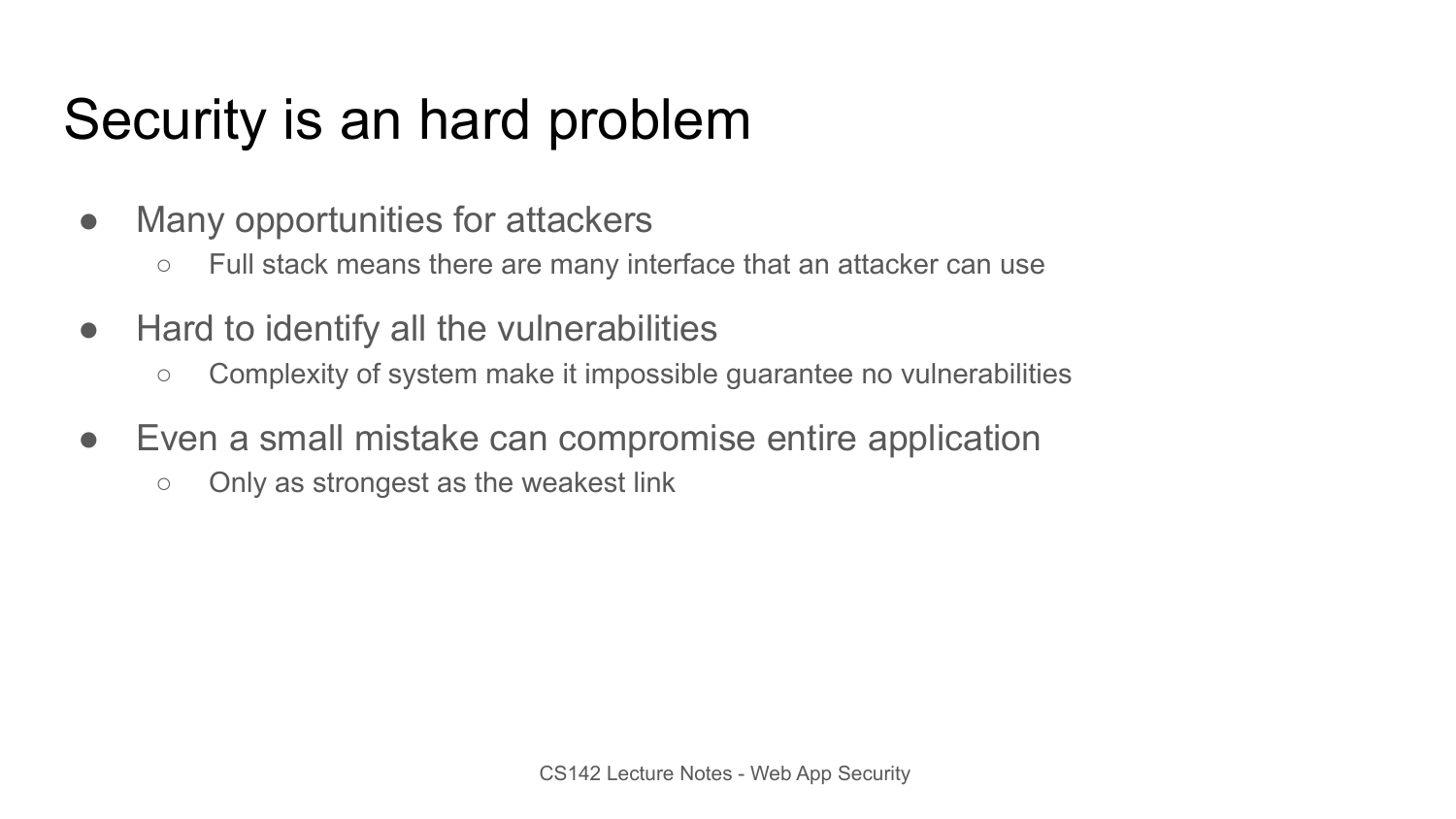## Modes of attacks on web applications

- Attack the connection between browser and web server
	- Steal password
	- Hijack existing connection
- Attack the server
	- Inject code that does bad things
- Attack the browser
	- Inject code that does bad things
- Breach the browser, attack the client machine
- Fool the user (phishing)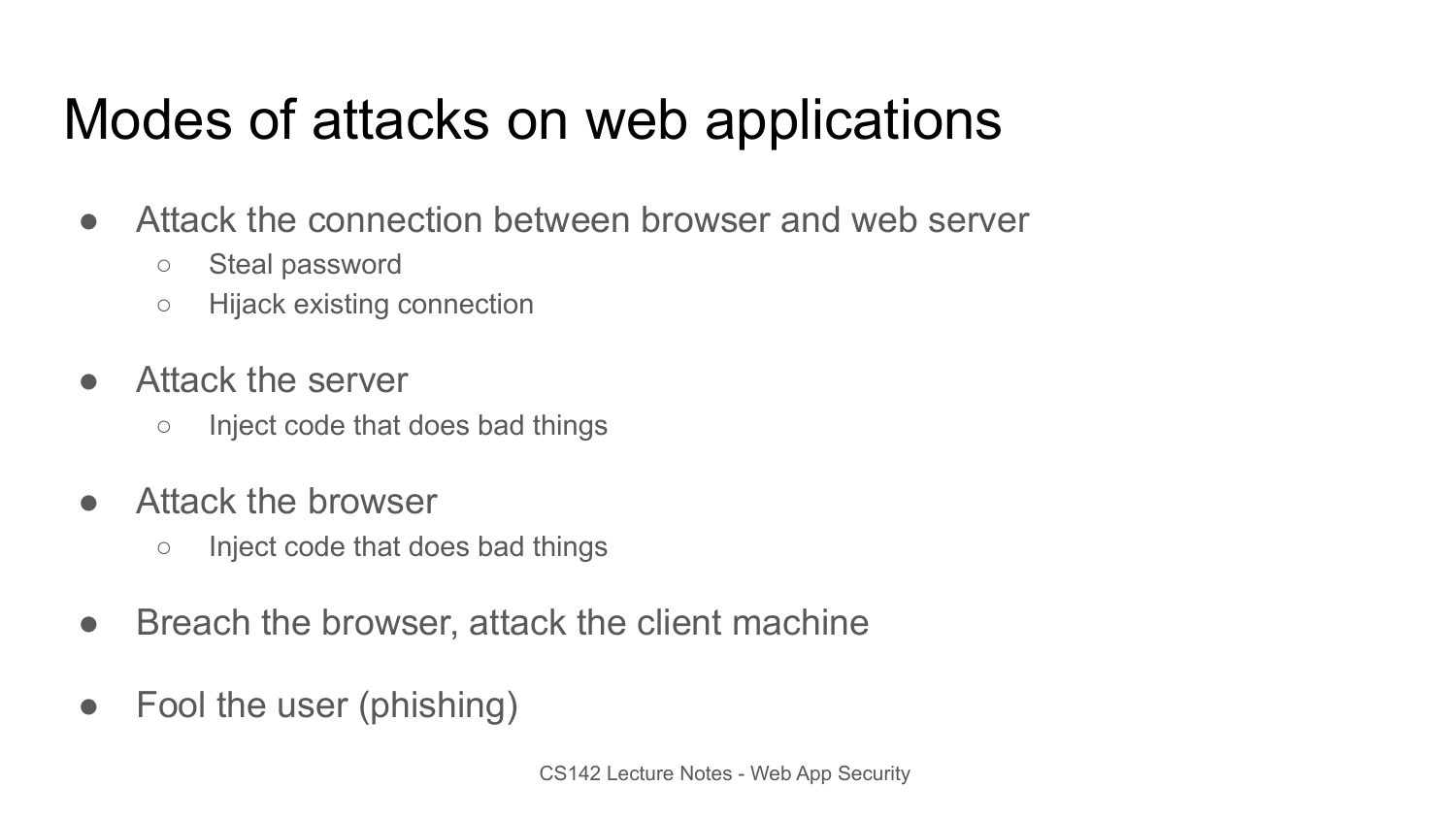# Security Defences

- Isolation in browsers
	- Web app run in isolated sandbox
- Cryptography
	- Protect information from unauthorized viewing
	- Detect changes
	- Determine origin of information
- Web development frameworks
	- Use patterns that help, avoid dangerous ones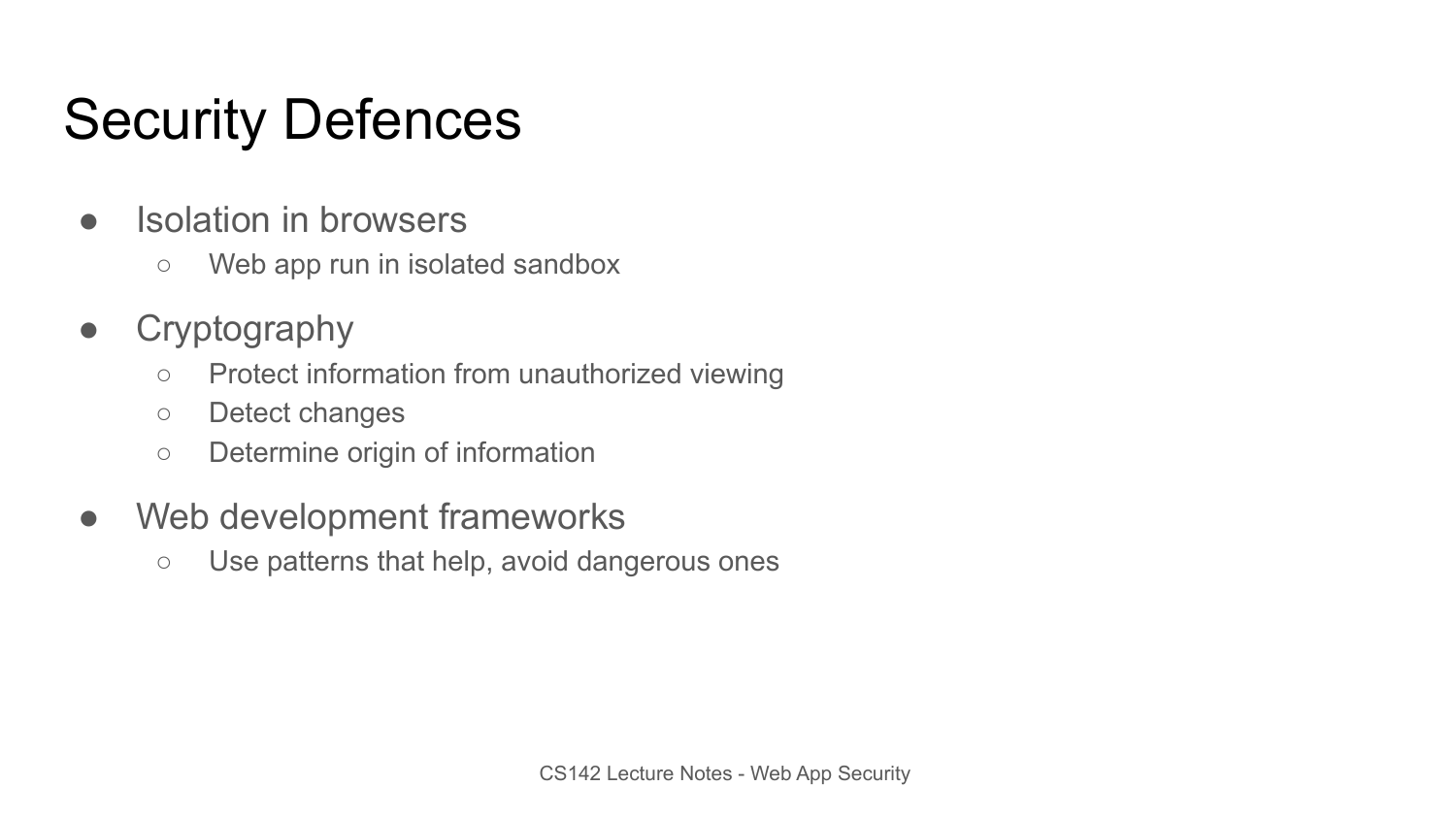#### Challenge of isolation in the browser

- Web content comes from many sources, not all equally trusted ○ Example: Your bank and the web site your friend sent you
- Trusted and untrusted content are in close proximity
	- Frames, tabs, sequential visits
- Must separate various forms of content so that untrusted content cannot corrupt/misuse trusted content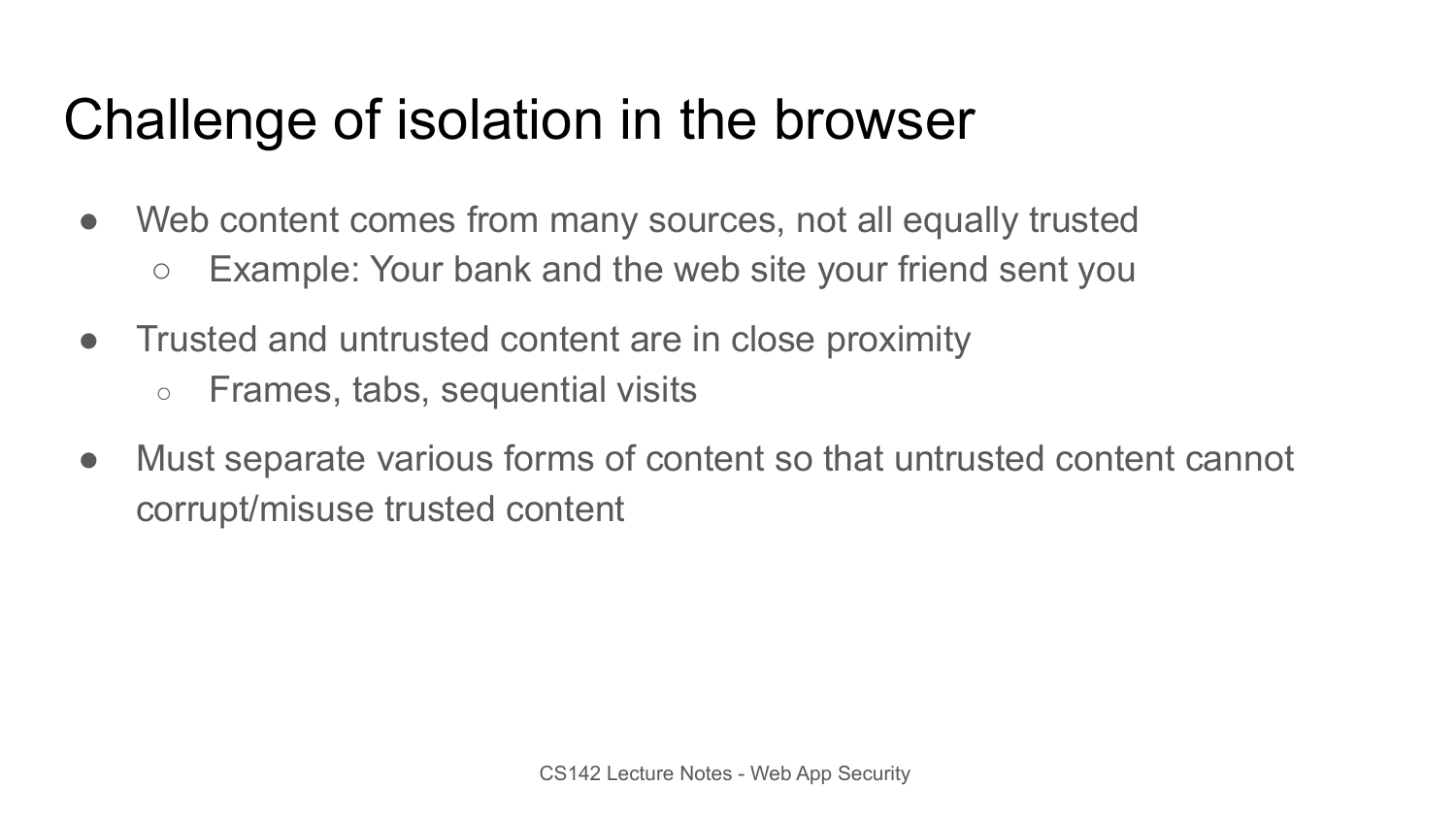## Example: a "good" page displays a sponsored ad

- Attackers can buy advertisements, use them to attack good pages.
- Advertiser gets to supply content for ad
	- "good" page links to advertiser site in <iframe>
- Ad can contain <script> elements that access DOM, submit forms, etc.
	- parent.frames[0].forms[0].submit;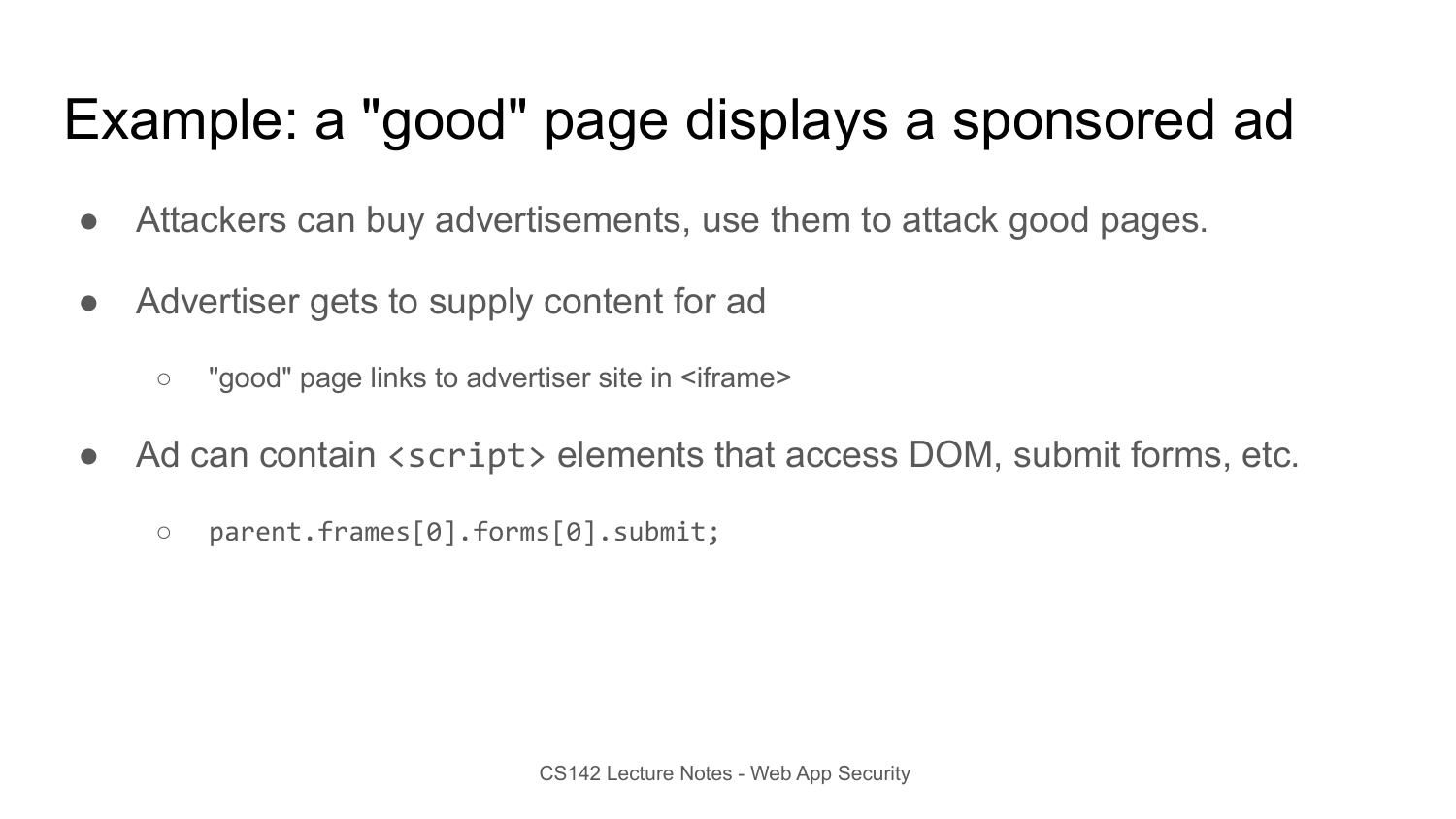# Same-Origin Policy

- General idea: separate content with different trust levels into different frames, restrict communication between frames
- One frame can access content in another frame only if they both came from the same origin
- Origin is
	- Protocol
	- Domain name
	- Port
- Access applies to DOM resource, cookies, XMLHttpRequest/AJAX requests
- Doesn't apply: <script> tags
	- JavaScript executes with full privileges of the enclosing frame.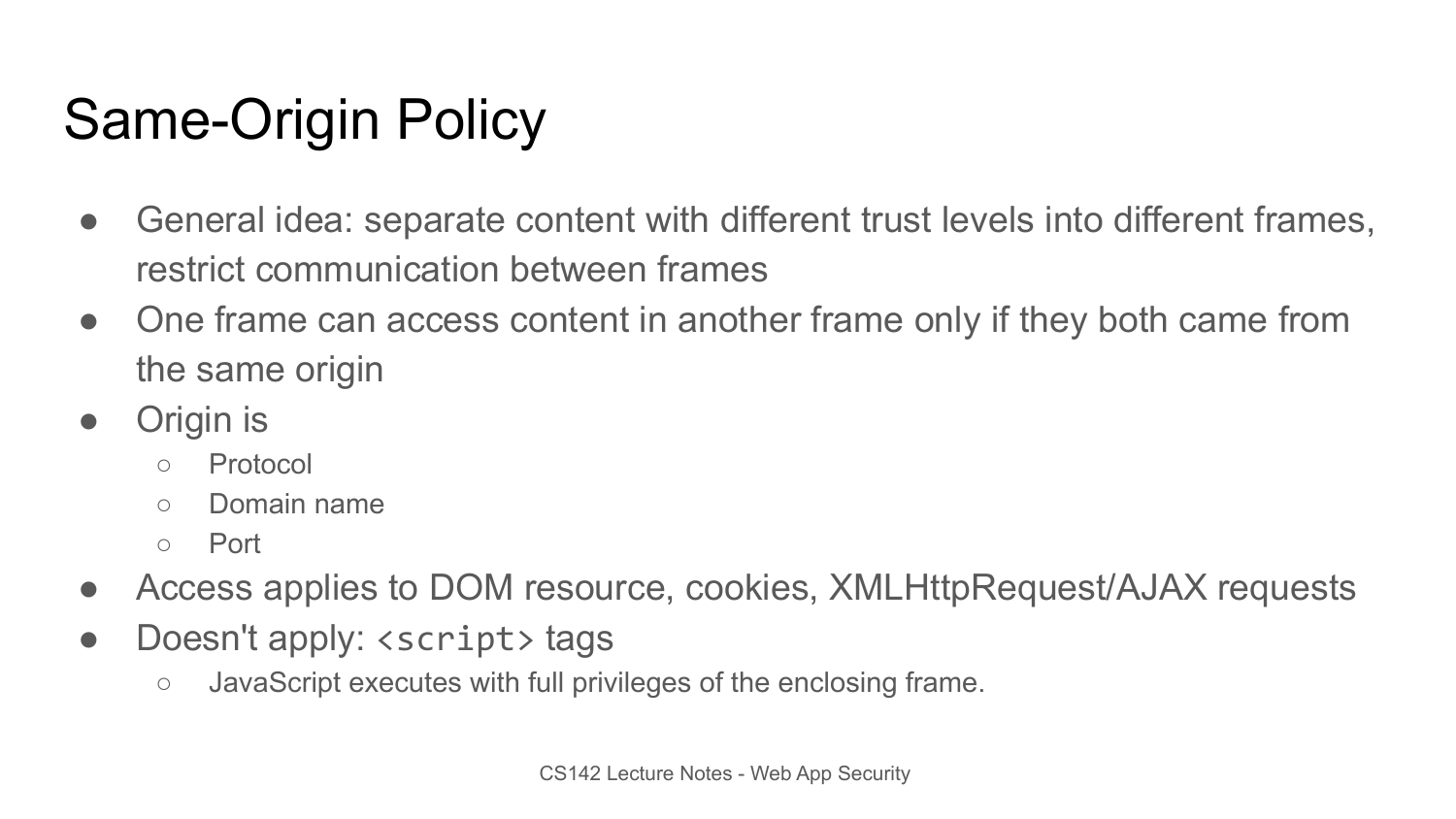#### same-origin policy is too restrictive

- There are times when it is useful for frames with different origins to communicate
	- Example: Sub-domains of same organization
	- Web fonts
	- Content distribution network
- Browsers allows page to set its domain with document.domain

```
document.domain = "company.com";
```
• Limited to sub-domain sharing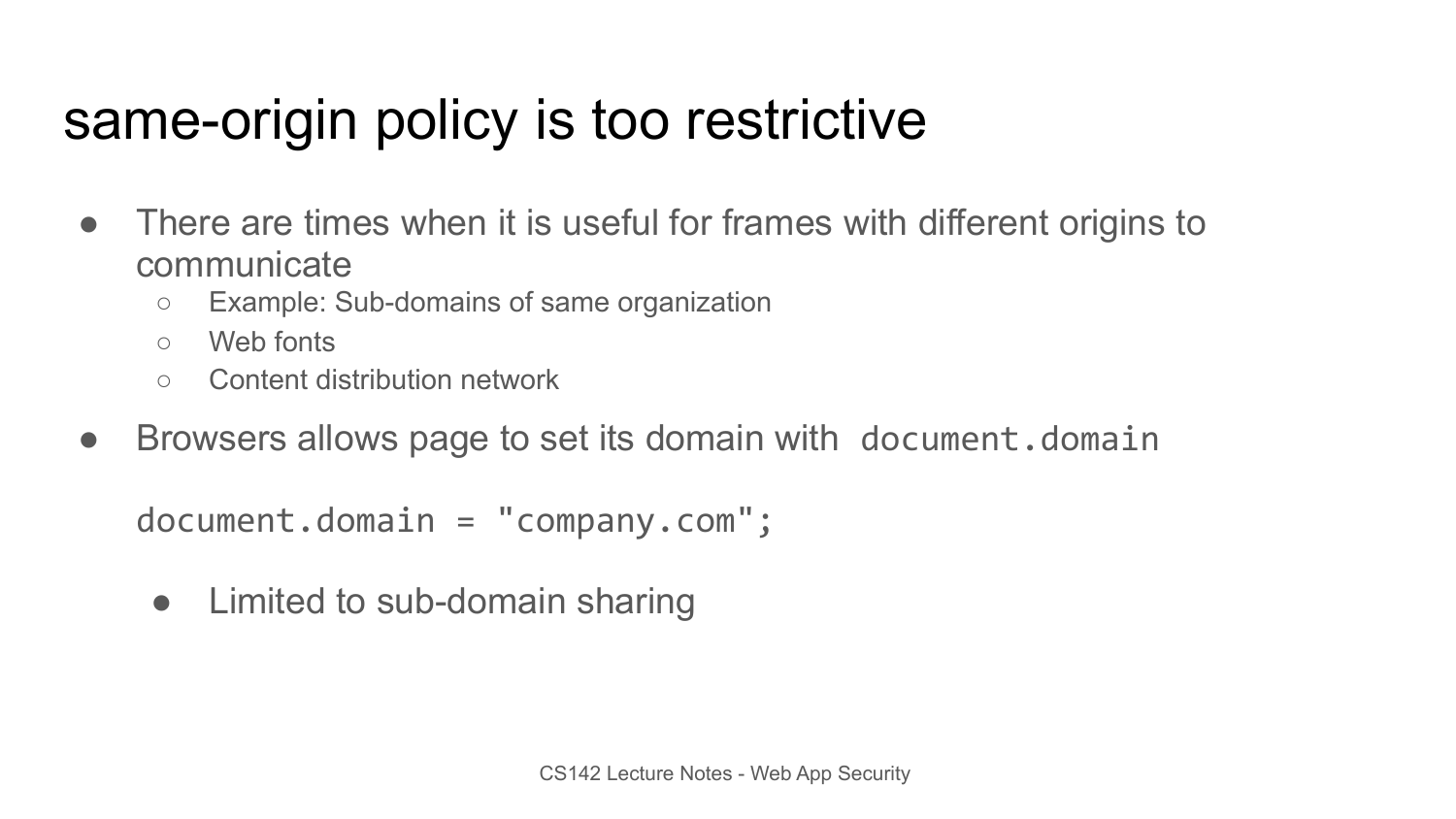#### HTML5 feature: Access-Control-Allow-Origin

● Access-Control-Allow-Origin header in HTTP response:

Access-Control-Allow-Origin: http://foo.com Access-Control-Allow-Methods: PUT, DELETE

• Specifies one or more domains that may access this object's DOM. Can use "\*" to allow universal access.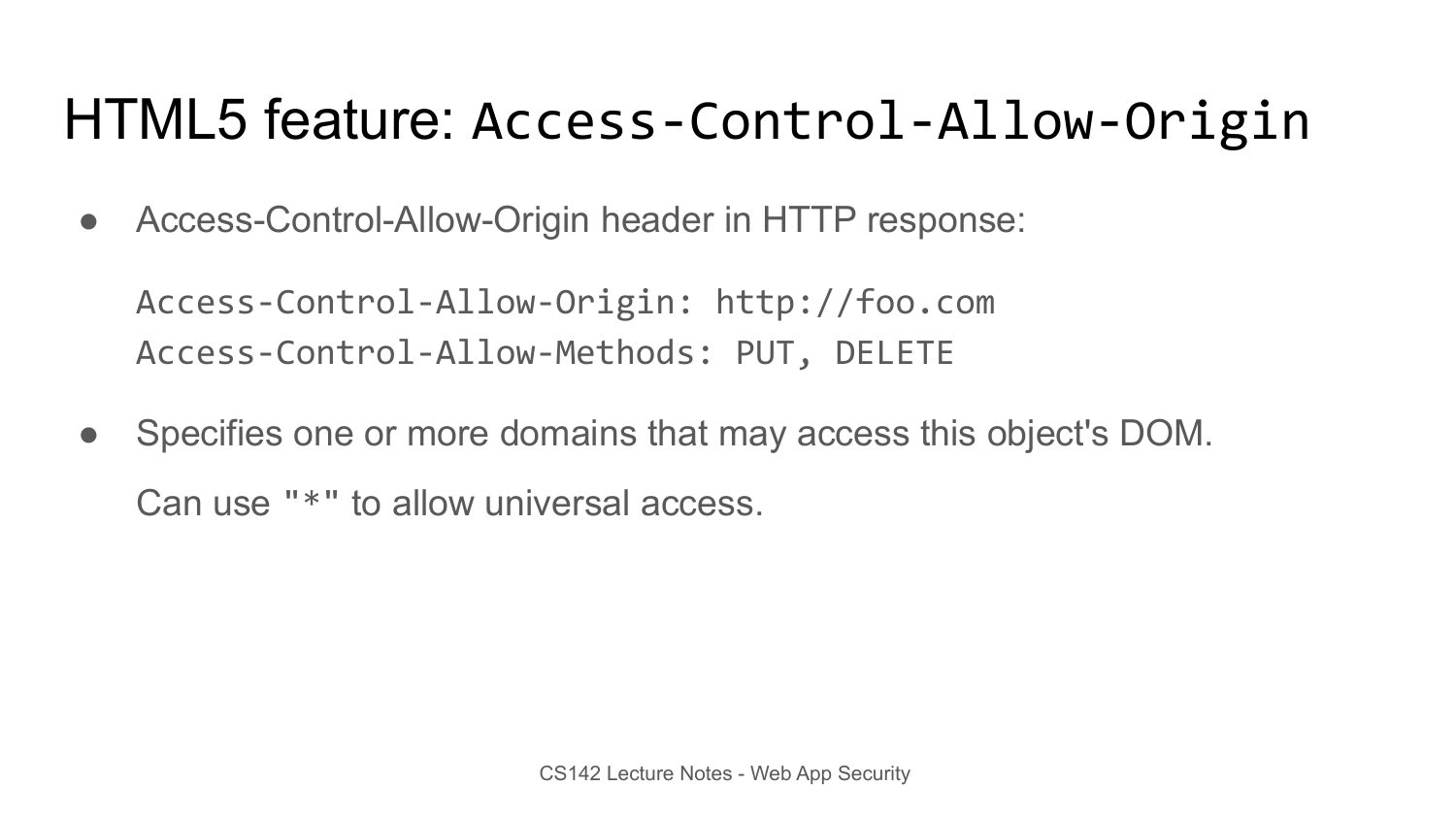# HTML5 postMessage - safe messaging

- Sender (from domain a.com) to an embedded frame of different domain frames[0].postMessage("Hello world", "http://b.com/");
- Receiver (domain b.com) can check origin:

```
window.addEventListener("message", doEvent);
function doEvent(e) {
 if (e.origin == "http://a.com") {
     ... e.data ... 
 }
}
```